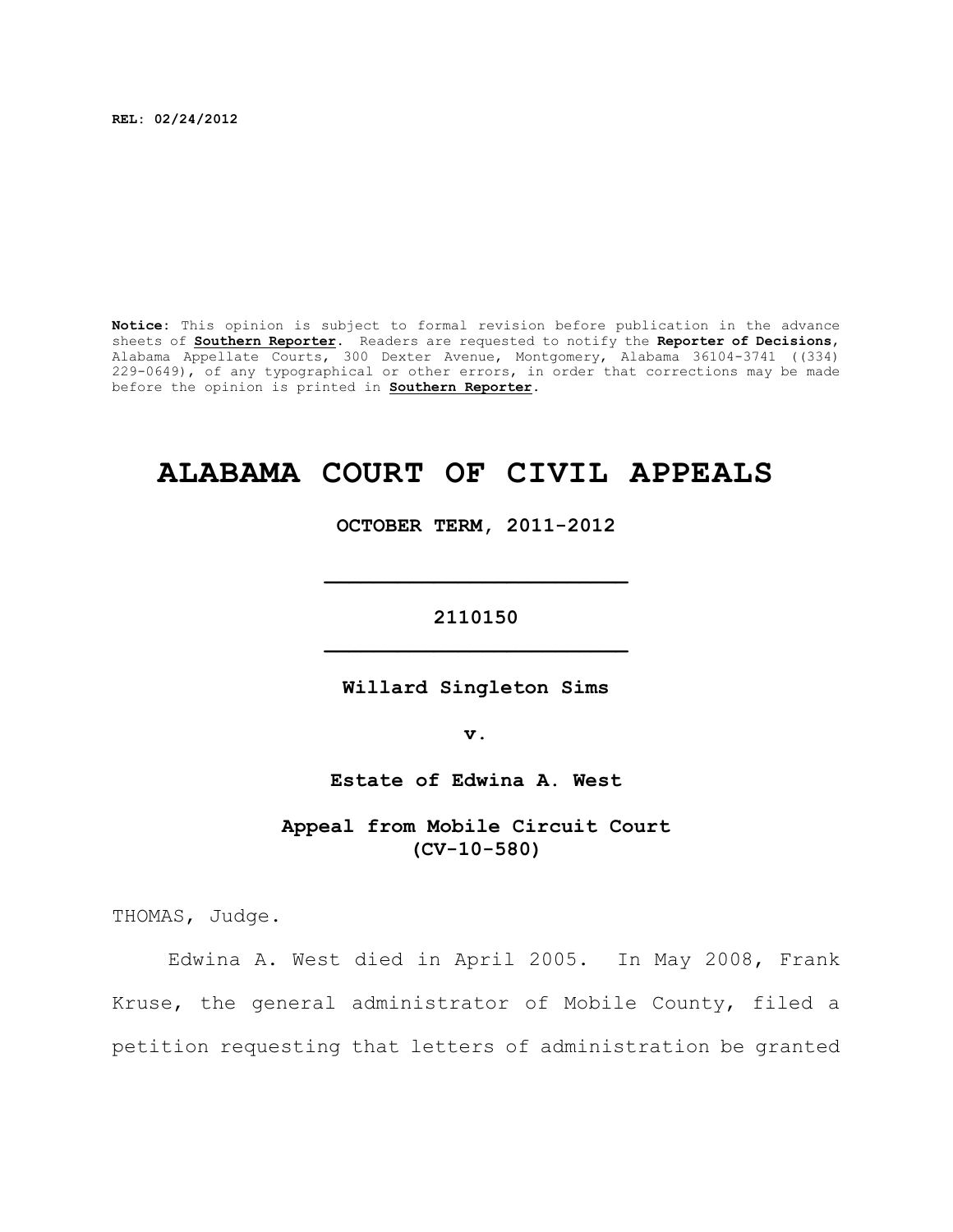to him. On June 24, 2008, the Mobile Probate Court granted letters of administration to Kruse.

On January 29, 2009, Kathryn Edwards, who claimed to be an heir of West, filed a petition for letters testamentary, claiming that West had had a will and that Edwards was named in West's will as a successor executrix. In March 2009, Edwards filed a petition to disqualify the executrix named in West's will, Joanne Edwards, because Joanne was suffering from advanced dementia. Willard Sims, another heir of West's, opposed Edwards's petition for letters testamentary.

In April 2009, Sims filed an offer to purchase the real property owned by West's estate for \$3,000 plus the cancellation of her \$112,615.67 claim against the estate. Sims had asserted a claim against the estate for improvements she had made to the real property and for services and care rendered to West before her death.

In May 2009 and in June 2009, Kruse petitioned the probate court for permission to sell the real property of the estate to Sims. On August 3, 2009, Edwards objected to allowing Sims's claim against the estate and to the proposed sale of the real property to Sims. After a trial held on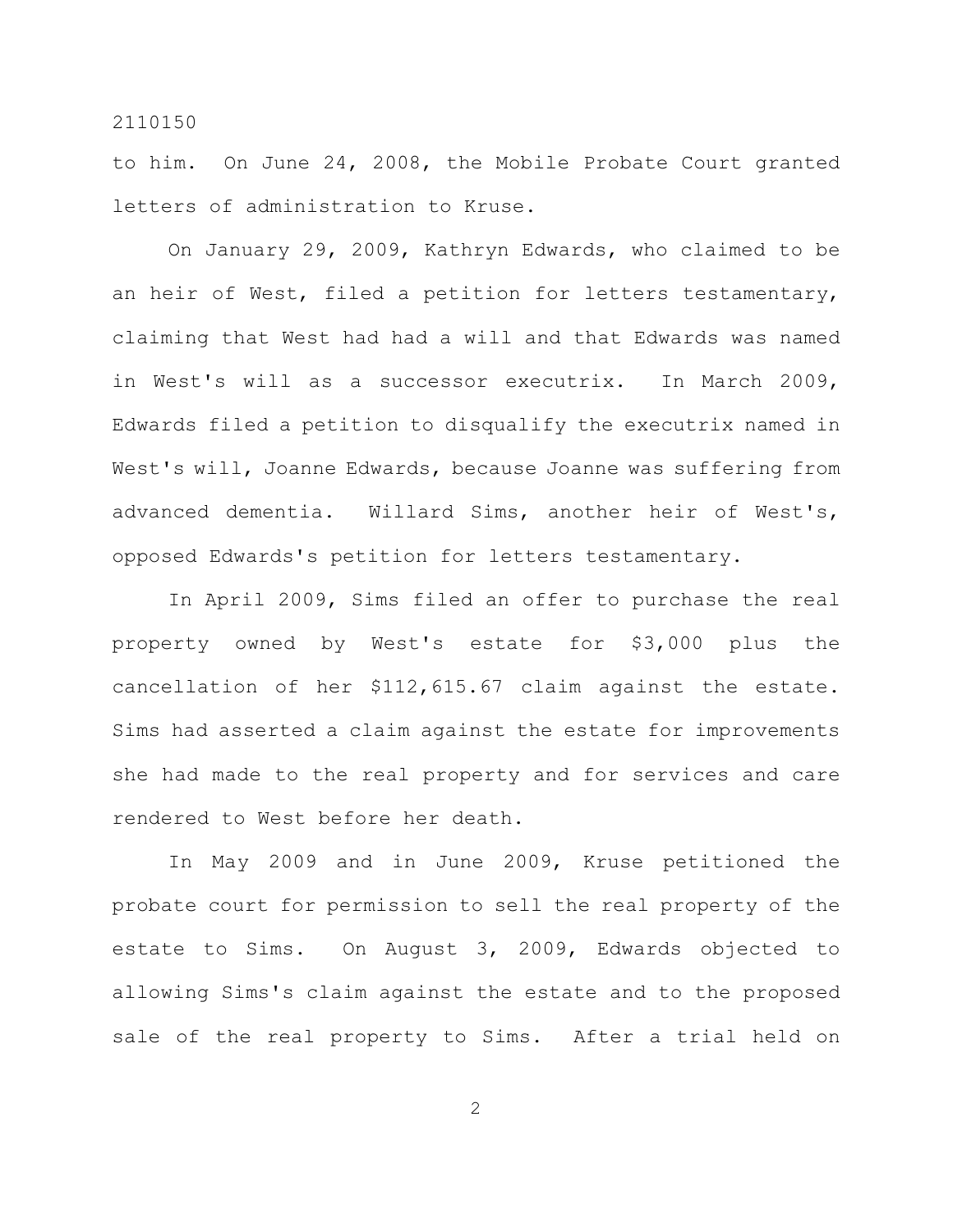January 27 and March 16, 2010, the probate court entered an order on March 24, 2010, that disallowed Sims's claim against the estate. On April 14, 2010, Sims filed a motion for a new trial with the probate court.<sup>1</sup>

Sims filed in the Mobile Circuit Court a petition seeking removal of the administration of the estate from the probate court on that same date, April 14, 2010. Also on April 14, 2010, Sims filed in the circuit court the same motion for a new trial that she had filed in the probate court. The circuit court entered an order on June 9, 2010, removing the administration of the estate from the probate court. The circuit court purported to deny Sims's motion for a new trial on June 7, 2011.

On July 5, 2011, Sims filed what she styled a "motion for reconsideration" with the circuit court. In that motion, Sims argued that her claim should not have been disallowed for various reasons, including that some portion of the claim had

<sup>&</sup>lt;sup>1</sup>Pursuant to Ala. Code 1975,  $\frac{1}{2}$  12-13-12, the Rules of Civil Procedure govern actions in the probate court, unless a different procedure is provided by a statute. Rule 59 and Rule 59.1, Ala. R. Civ. P., apply in probate-court proceedings. Morrison v. Phillips, 992 So. 2d 743, 745 (Ala. Civ. App. 2008).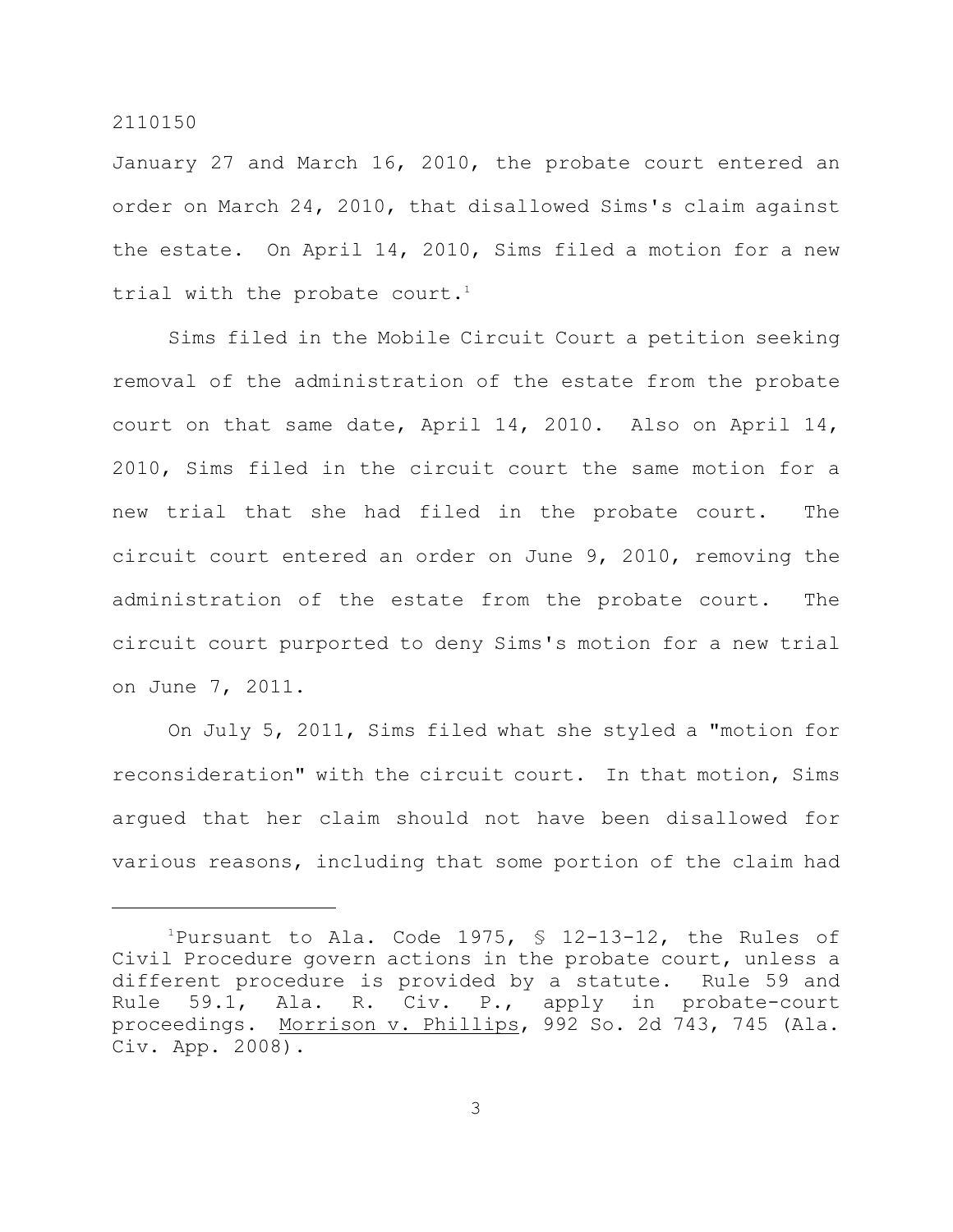been for funeral expenses and that Edwards would be unjustly enriched if the claim were not allowed. Sims also filed a brief in support of her motion and an affidavit of another heir regarding the alleged agreement between Sims and West regarding Sims's care of West during West's lifetime. The circuit court denied Sims's "motion for reconsideration" on September 8, 2011. On September 28, 2011, Sims filed her notice of appeal to the Alabama Supreme Court from the circuit court's order denying her motion for a new trial and her "motion for reconsideration." This case was transferred to this court by the supreme court, pursuant to Ala. Code 1975,  $$12-2-7(6)$ .

Although no party questions our appellate jurisdiction in the present appeal, we may take notice of the lack of jurisdiction ex mero motu. See Keeton v. Keeton, 959 So. 2d 114, 115 (Ala. Civ. App. 2006); Singleton v. Graham, 716 So. 2d 224, 225 (Ala. Civ. App. 1998) (discussing the general rule that this court notices lack of jurisdiction ex mero motu and citing cases noting that rule). The question of jurisdiction in the present case is complicated by the fact that the administration of the estate was removed to the circuit court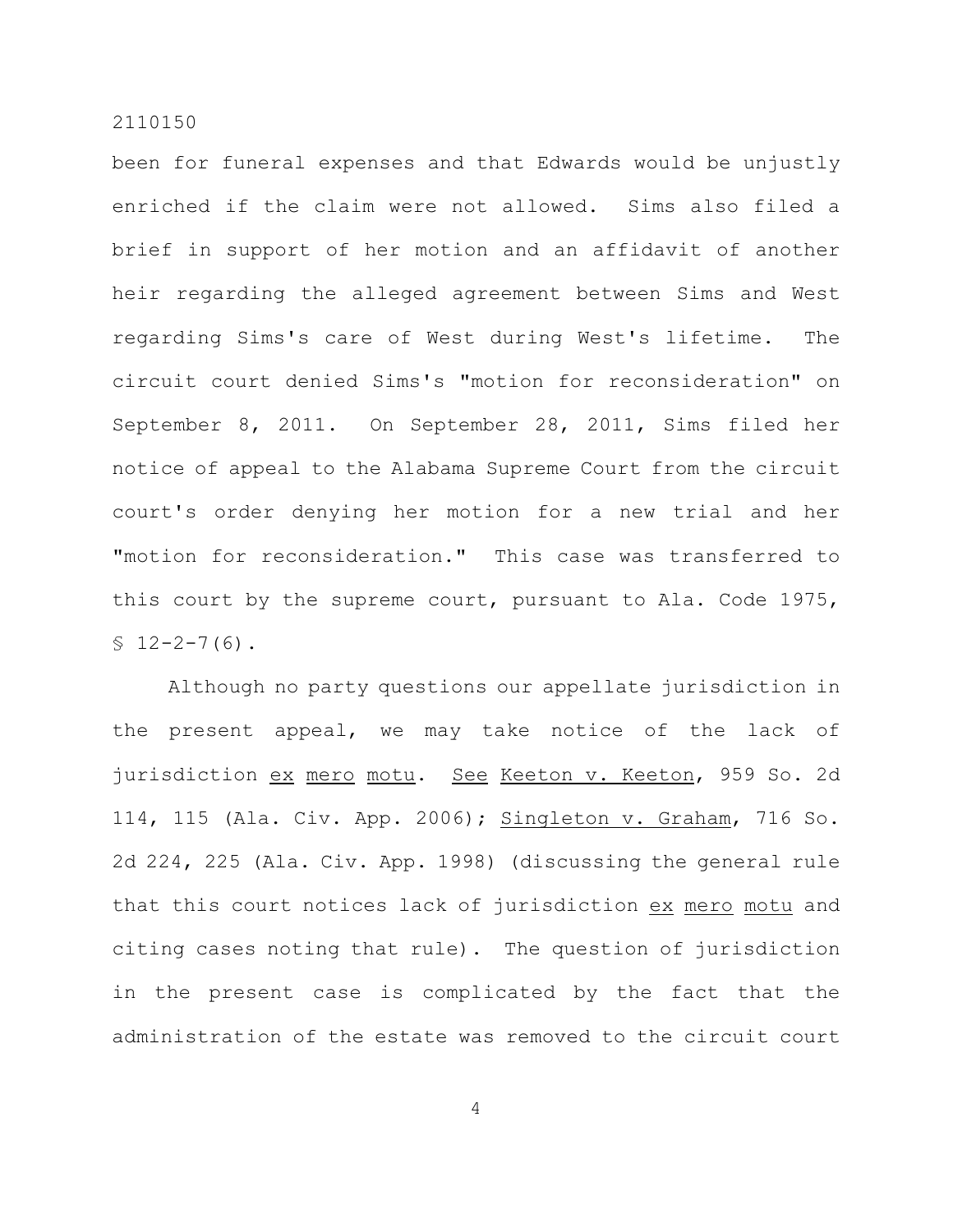during the pendency of Sims's motion for a new trial seeking reconsideration of the probate court's judgment disallowing her claim against the estate. Nonetheless, as we will explain in further detail below, Sims's appeal was untimely filed and is due to be dismissed.

A probate court's judgment allowing or disallowing a claim against an estate is a final judgment, Willingham v. Starnes, 247 Ala. 30, 32, 22 So. 2d 424, 426 (1945), and, by statute, an appeal from such a judgment is to be taken to the circuit court within 30 days. Ala. Code 1975, § 43-2-354. Sims, however, did not appeal the probate court's judgment disallowing her claim to the circuit court. Instead, upon Sims's motion, the circuit court removed the administration of the estate from the probate court during the pendency of Sims's postjudgment motion directed toward the probate court's judgment disallowing Sims's claim against the estate.

Our supreme court has held that, "[w] hen the administration of an estate is removed from the probate court to the circuit court, the circuit court typically takes the proceeding where the probate court left off." Ex parte Farley, 981 So. 2d 392, 396 (Ala. 2007); see also Estate of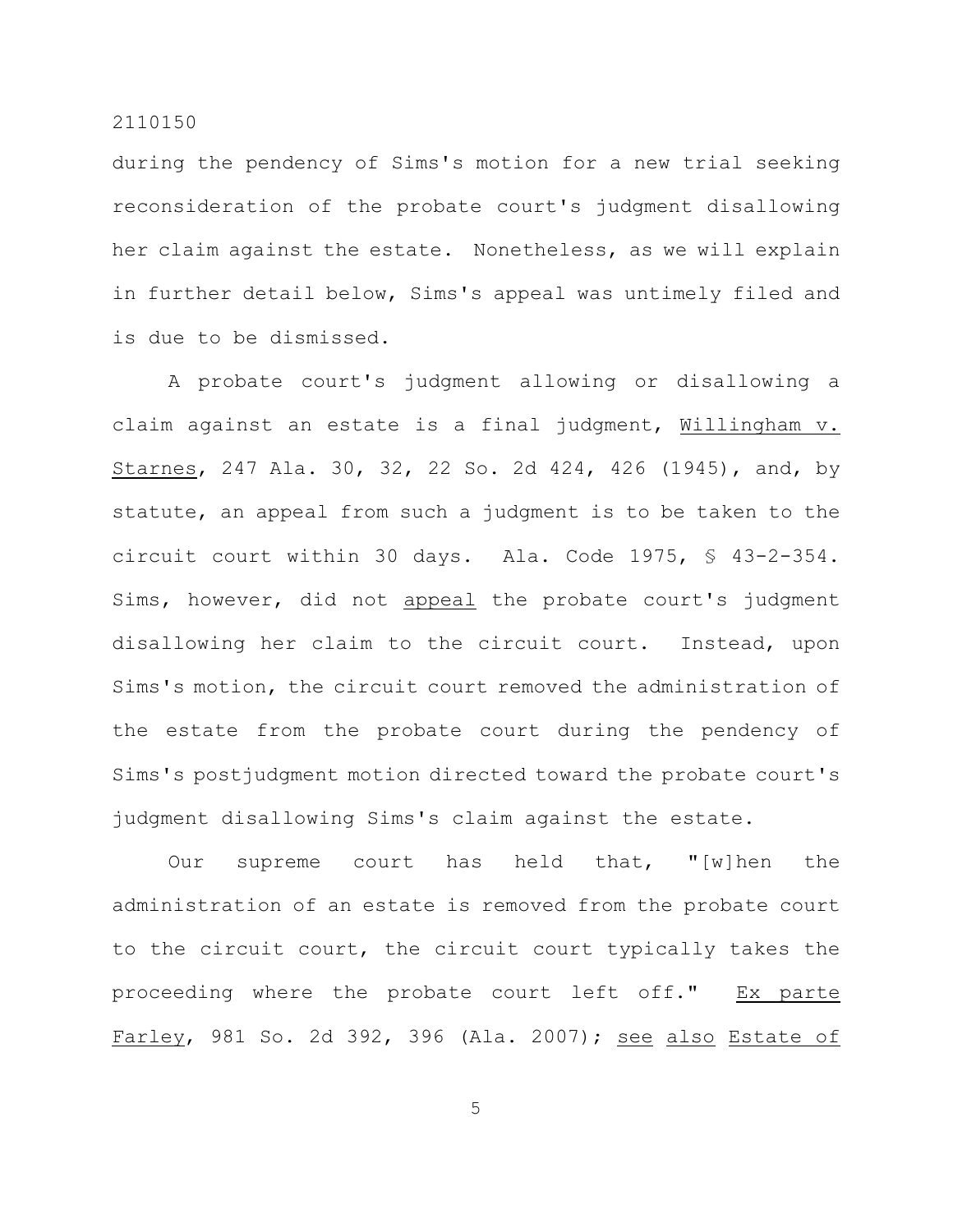Autry v. McDonald, 322 So. 2d 377, 379 (Ala. 1976); Ex parte Stephens, 233 Ala. 167, 169, 170 So. 771, 773 (1936) ("When the circuit court, in the exercise of its unquestioned jurisdiction, reached out and brought before it for administration the estate ..., it took over that estate, and the proceedings had therein, just where they stood when the same were taken over. The order of removal did not serve to set aside or to annul what had been properly done theretofore in the probate court, but rather to 'pick up the proceedings' where the probate court had left off...."). In addition, "[w]hen the administration of the estate is removed, all aspects of the administration must be removed." Ex parte Clayton, 514 So. 2d 1013, 1017 (Ala. 1987). Notably, however, removal of the administration of an estate does not "deem[] [previous orders of the probate court] to be vitiated and voided." White v. Hilbish, 282 Ala. 498, 502, 213 So. 2d 230, 234 (1968). Once a probate court has "reached a final judgment prior to removal of the administration of the estate[,] ... it [is] unnecessary and improper to retry the claim against the estate." Ex parte Clayton, 514 So. 2d at 1017.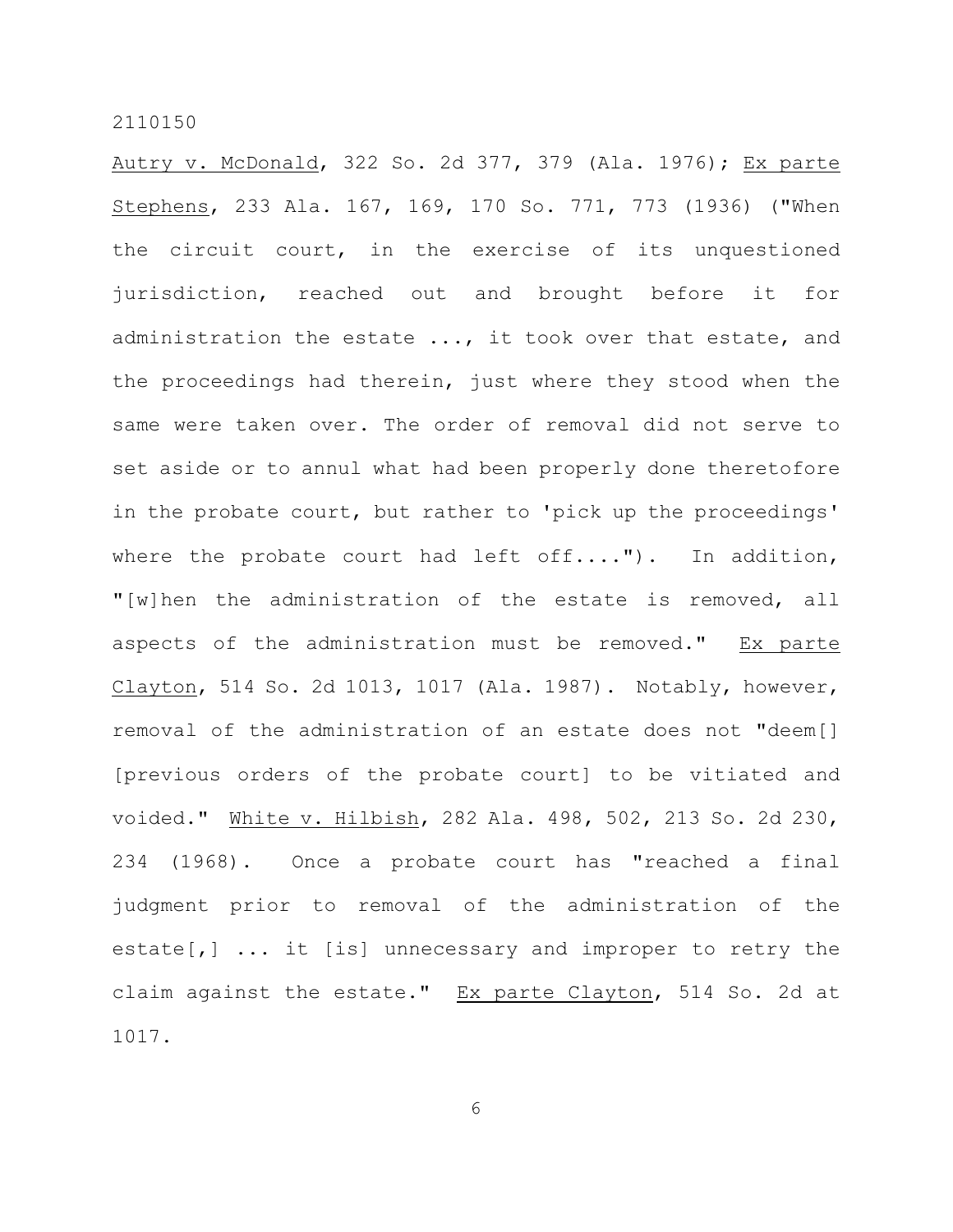Thus, when the administration of West's estate was removed to the circuit court, the circuit court "'pick[ed] up the proceedings' where the probate court had left off," Ex parte Stephens, 233 Ala. at 169, 170 So. at 773, and the circuit court was permitted to rule on Sims's pending motion for a new trial directed toward the probate court's judgment disallowing Sims's claim against the estate. Although the circuit court did purport to rule on that motion, it did so one year after the removal of the administration of West's estate from the probate court. Sims's motion for a new trial had been pending for 56 days on June 9, 2010, the date the administration of the estate was removed to the circuit court; thus, pursuant to Rule 59.1, Ala. R. Civ. P., Sims's motion for a new trial was deemed denied by operation of law on July 13, 2010. $^{2}$  To be timely, Sims's notice of appeal had to have

 $2$ Even if we were to conclude that the removal of the administration of the estate to the circuit court started anew the 90–day period to rule on Sims's pending motion, which we do not, that motion would have been deemed denied by operation of law, at the latest, on September 7, 2010.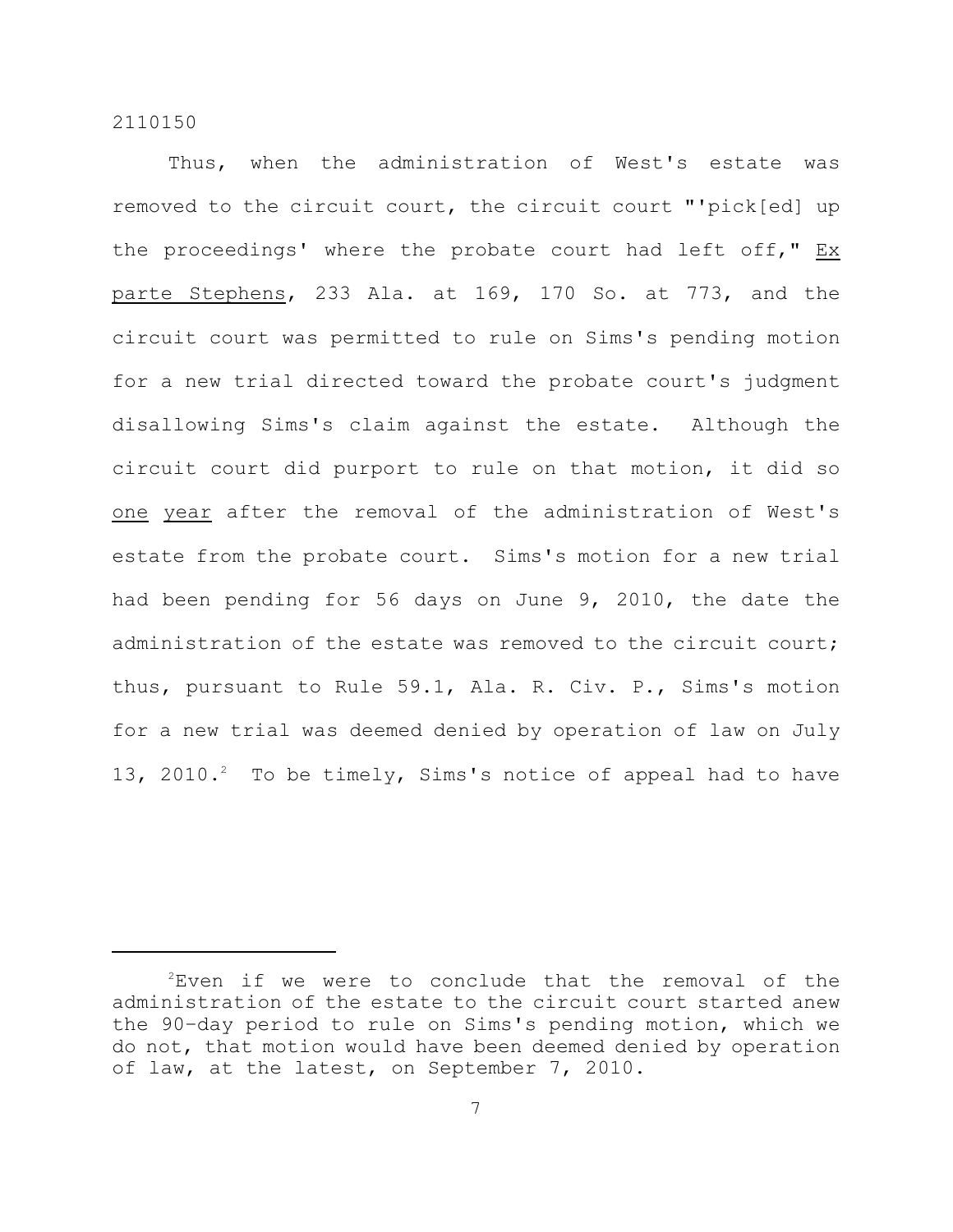been filed by August 24, 2010.<sup>3</sup> Sims's notice of appeal was filed on September 28, 2011, over one year too late.

Even if we were to construe Sims's motion as a Rule 60(b), Ala. R. Civ. P., motion to set aside the probate court's order disallowing her claim against the estate, which we do not because Sims's motion neither relied on Rule 60(b) nor recited any grounds under Rule 60(b), see Cornelius v. Green, 477 So. 2d 1363, 1364-65 (Ala. 1985), and Morrison v. Phillips, 992 So. 2d 743, 745 (Ala. Civ. App. 2008), such a construction would not save Sims's notice of appeal from being considered untimely. Although a Rule 60(b) motion is not subject to the strictures of Rule 59.1, Sims would have been required to appeal the circuit court's June 7, 2011, denial of that motion within 42 days, or by July 19, 2011. Sims's "motion for reconsideration" of the circuit court's June 7, 2011, ruling on her original motion would not have served to toll the time for taking an appeal. See Ex parte Keith, 771 So. 2d 1018, 1022 (Ala. 1998) ("After a trial court has denied

<sup>&</sup>lt;sup>3</sup>Pursuant to Ala. Code 1975,  $\frac{6}{5}$  43-2-354, an appeal from a circuit court's judgment allowing or disallowing a claim against an estate must be taken to the appropriate appellate court within 42 days.